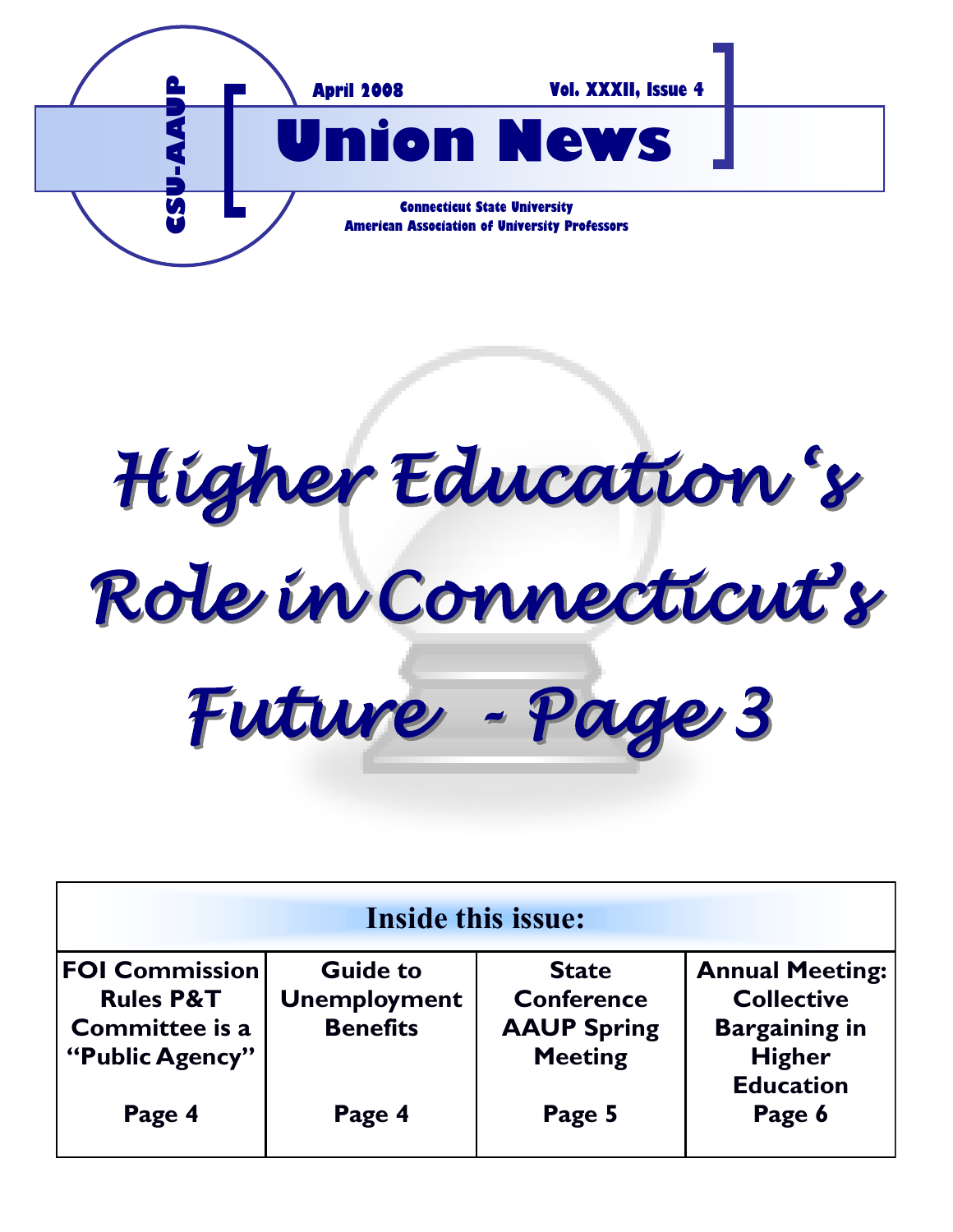### **Dates to Remember**

- **April 15:** DEC submits evaluations and appropriate recommendations to the Dean for 2nd or later year renewals. Provost takes required action and informs penultimate year tenure candidates (August hires) and promotion candidates.
- **April 23:** ECSU-AAUP Chapter Meeting to discuss National AAUP's restructuring proposal, 12 noon-2pm, President's Dining Room
- **April 30:** CCSU-AAUP Chapter Meeting & discussion of National AAUP's restructuring proposal, 11:30am-1:30pm, CT Room
- **May 1:** Dean submits recommendations for 2nd or later year renewals.
- **May 8:** CT State Conference-AAUP Spring Meeting, Panel Presentation on "The Effect of the War on Terror on Campus Life", Yale Graduate Club, 6:00-9:00pm
- **May 15:** Board of Trustees awards promotions.

# *Did you know?*

Spouses and children (under the age of 25) of full-time faculty with at least one semester of service may take courses without tuition or State University fee at any university within the CSU System (if space is available). Part-time faculty must have been employed for 18 or more load credits in the University and for each load credit they work, one credit hour's tuition will be waived. The total benefit shall not exceed the part-time member's current equivalent workload credit and must only be used during the semester of employment or the semester immediately following. In order to take advantage of this benefit, contact your Human Resources office for a tuition waiver form.

### *Union News*

CSU-AAUP Central Connecticut State University Marcus White Hall, Rooms 305, 307 & 310 New Britain, CT 06050 Phone (860) 832-3790 Fax (860) 832-3794 Email: aaup@ccsu.edu Website: www.ccsu.edu/aaup/csu

> Editor: Ellen Benson Bensonell@ccsu.edu

AAUP members can obtain a preferred customer card to Town Fair Tire, which offers a 5% discount off their guaranteed lowest advertised price on all new tires at all 59 locations in CT, MA and RI. Members are also entitled to the following services for free: flat repair, tire rotation, snow tire changeover, and centerline alignment with the purchase of 4 tires and mounting.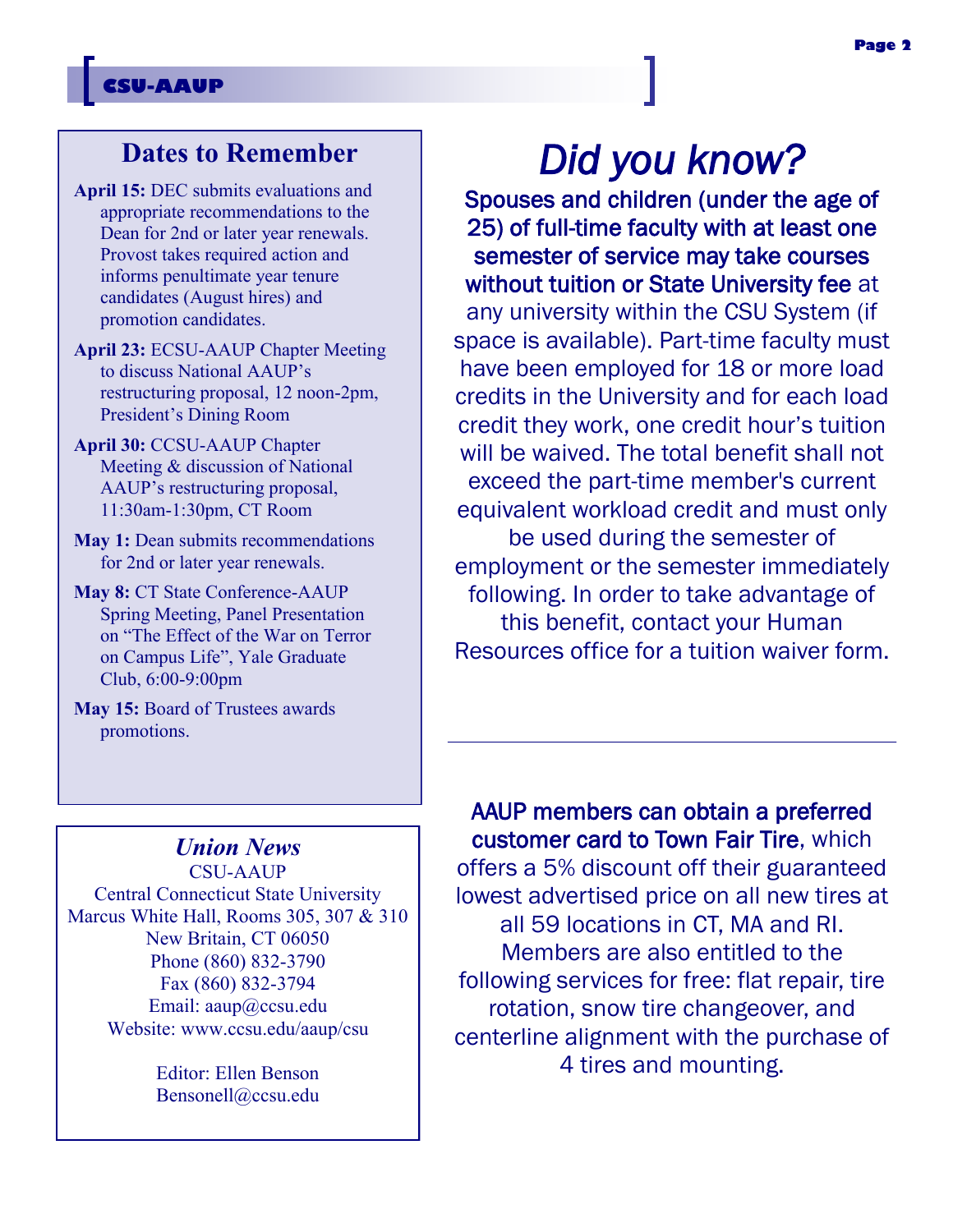## **CSU-AAUP Page 3**

# **CSU Sponsors Town Hall Meetings to Discuss Education and Connecticut's Future—To Air on CPTV**

The CSU System and a statewide coalition of leaders from business and industry, education, labor and community organizations, economists and advocates held a series of town meetings at each CSU campus. The series, "Education Now. Prosperity Tomorrow. Growing Connecticut's Future," was intended to provoke a statewide conversation and raise awareness of the connections between education and the state's economy, and the risks of not providing a high level of education to all state residents.

CSU-AAUP President Walsh attended the meeting at Central where the business community made clear that there is a real crisis in the workforce that higher education could help solve. The panel stated that some companies have left Connecticut and others are thinking of leaving because they cannot find qualified workers here. In addition to a qualified workforce from which they can draw most of their positions, there are two things that will attract businesses to the state: (1) a market: keeping people in the state, and (2) the ability to produce products at prices which are globally competitive

Many statistics were shared at the meeting including that the number of younger Connecticut residents with bachelor's degrees is predicted to shrink by more than 4 percent in the next ten years. However, jobs requiring higher education will grow by 22 percent between 2002 and 2012, nearly double the rate of non-college jobs. Seventy-five percent of students raised in high income families (top quartile) receive at least a bachelor's degree by age 24. For students growing up in low income families, fewer than 9 percent earn a bachelor's degree by age 24. By 2020, more than a quarter of Connecticut's working-age population will be composed of minority populations.

Panelists at the town hall meetings included:

- **Fernando Betancourt,** Executive Director, *Latino and Puerto Rican Affairs Commission*
- **Sally Boske,** Vice President, *Connecticut Association of Boards of Education* & Executive Director, *Connecticut PTA*
- **Christopher Bruhl, Chief Executive Officer,** *Business Council of Fairfield County*
- **Gary Chesley,** Superintendent of Schools, *Town of Bethel*
- **Christopher Clouet,** Superintendent of Schools, *Town of New London*
- **James P. Comer,** Yale Child Study Center, *Yale University*
- **Juan Figueroa,** President, *Universal Health Care Foundation*
- **David Fink,** *Partnership for Strong Communities*
- **Noel Hord,** CEO, *The Hord Foundation*
- **Chandler Howard,** President & CEO, *Liberty Bank*
- **Linda Kelly,** President, *Hartford Foundation for Public Giving*
- **Fran Rabinowitz,** Superintendent of Schools, *Town of Hamden*
- **Diane Randall,** *Partnership for Strong Communities*
- **John R. Rathgeber,** President & CEO, *Connecticut Business & Industry Association*
- **Anthony Rescigno,** President, *Greater New Haven Chamber of Commerce*
- **John W. Rowland,** Director, *Corporation for Supportive Housing*
- **Robert Santy,** President & CEO, *Connecticut Economic Resource Center*

The four town meetings were held between March 24 and April 1. Segments of the town hall meetings will air on CPTV on April 24 at 8:00pm.

View segments of the Town Hall Meetings on Education and Connecticut's Future on CPTV on Thursday, April 24 at 8:00pm (Re-broadcast on Saturday, May 3 at 11:30am)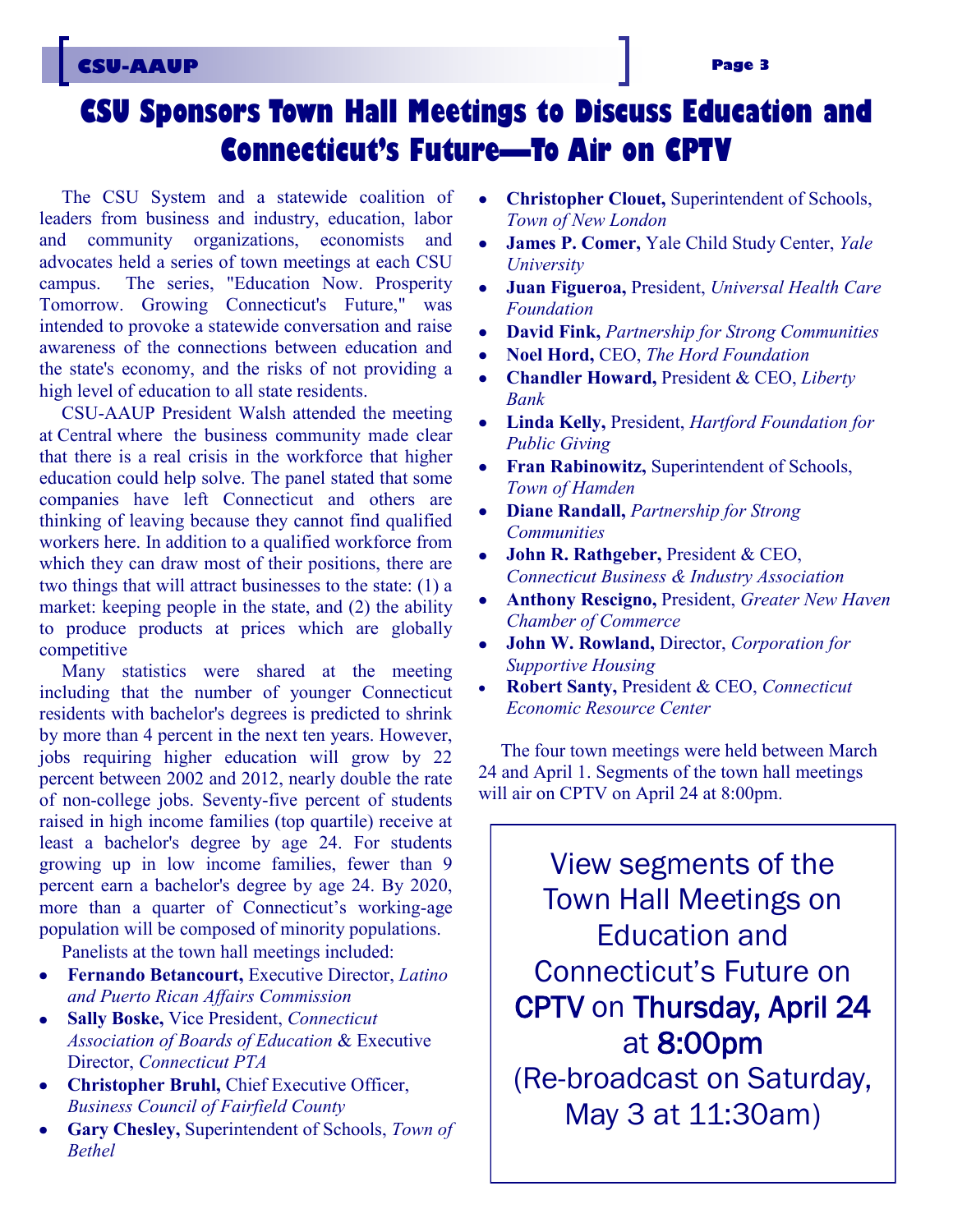# **FOI Commission Rules P&T Committee is a "Public Agency"**

The Freedom of Information (FOI) Commission reversed earlier decisions and ruled that the Universitywide Promotion and Tenure Committee should be considered a "public agency" and therefore documents created by the committee are subject to FOIA requests.

This case was brought by a faculty member at a CSU institution who was seeking "raw data on all individual votes generated and any other information that may reflect each individual's decision as per [his] promotion scores." Other faculty members have in the past requested data or documents under the FOIA, but the Commission had always ruled that the P&T Committee was not subject to FOIA requests as it was not a public agency. When CSU-AAUP was notified of the Commission's preliminary decision and it appeared they would reverse their early position, our attorney filed for intervener status and argued against this decision.

In granting this request, the Commission cites Section 1-200(1) of the general statues, which states "public agency" or "agency" means: (A) any executive, administrative or legislative office of the state or any… institution...of the state…, including any committee of, or created by, any such...institution… (emphasis added). CSU-AAUP's attorney made a strong argument that the P&T Committee can only be created from the CBA, which is not a public agency. An attorney for the

# **National AAUP Releases Annual Salary Survey Results**

#### *Reprinted from AAUP*

After a short-lived recovery in 2006–07, faculty salaries are lagging behind inflation again this year. Yet the salaries paid to head football coaches, presidents, and other top administrators do not seem to reflect an economic downturn. Over the past three decades, the ranks of contingent faculty, non-faculty professionals, and administrators have swelled while the number of tenured and tenure-track faculty stagnated. These are the central findings of *Where Are the Priorities? The Annual Report on the Economic Status of the Profession, 2007–08*, released by the AAUP.

The complete report is available on the AAUP's website at http://www.aaup.org/AAUP/comm/rep/Z/ ecstatreport2007-08. This year, for the first time, a complete set of institutional data is available on the website.

System Office also argued that the P&T Committee was not a public agency. However, the Commission found that the P&T Committee was created by the university pursuant to the collective bargaining agreement (CBA), not by the CBA itself, and therefore it fell under the definition of a public agency.

CSU-AAUP is appealing the decision and will also be seeking a legislative solution. We are extremely concerned that other committees that are created pursuant to our CBA will also be FOI-able under this ruling. Further, **it is not only faculty who are able to request this information; students, parents, the press, and any and all citizens will be able to request documents created by the P&T Committees and possibly even attend meetings of the P&T Committee.** 

All the public higher education unions and administrations have been supportive of finding a legislative solution. We are currently working with the chairs of Higher Education and Government Administration and Elections to arrive at a temporary legislative solution that will satisfy all systems until arbitrated agreements can be submitted next January. The legislative solution will be designed to protect sensitive information while allowing reasonable access to other data. We will keep you updated on its progress.

### **Unemployment Benefits**

#### *Reprinted from AAUP*

Though many contingent faculty members have no assurance of continued employment, they are often denied unemployment benefits between academic appointments. A new guidebook aims to help. Titled *Access to Unemployment Insurance Benefits for Contingent Faculty: A Manual for Applicants and a Strategy to Gain Full Rights to Benefits* and published by the Chicago Coalition of Contingent Academic Labor with financial assistance from the AAUP, it offers advice for individual contingent faculty members about filing for unemployment and discusses strategies that can be used by faculty organizations and their allies at the local, state, and national levels to make benefits more accessible to contingent faculty.

The text of the guidebook can be downloaded from www.chicagococal.org, the Chicago COCAL Web site.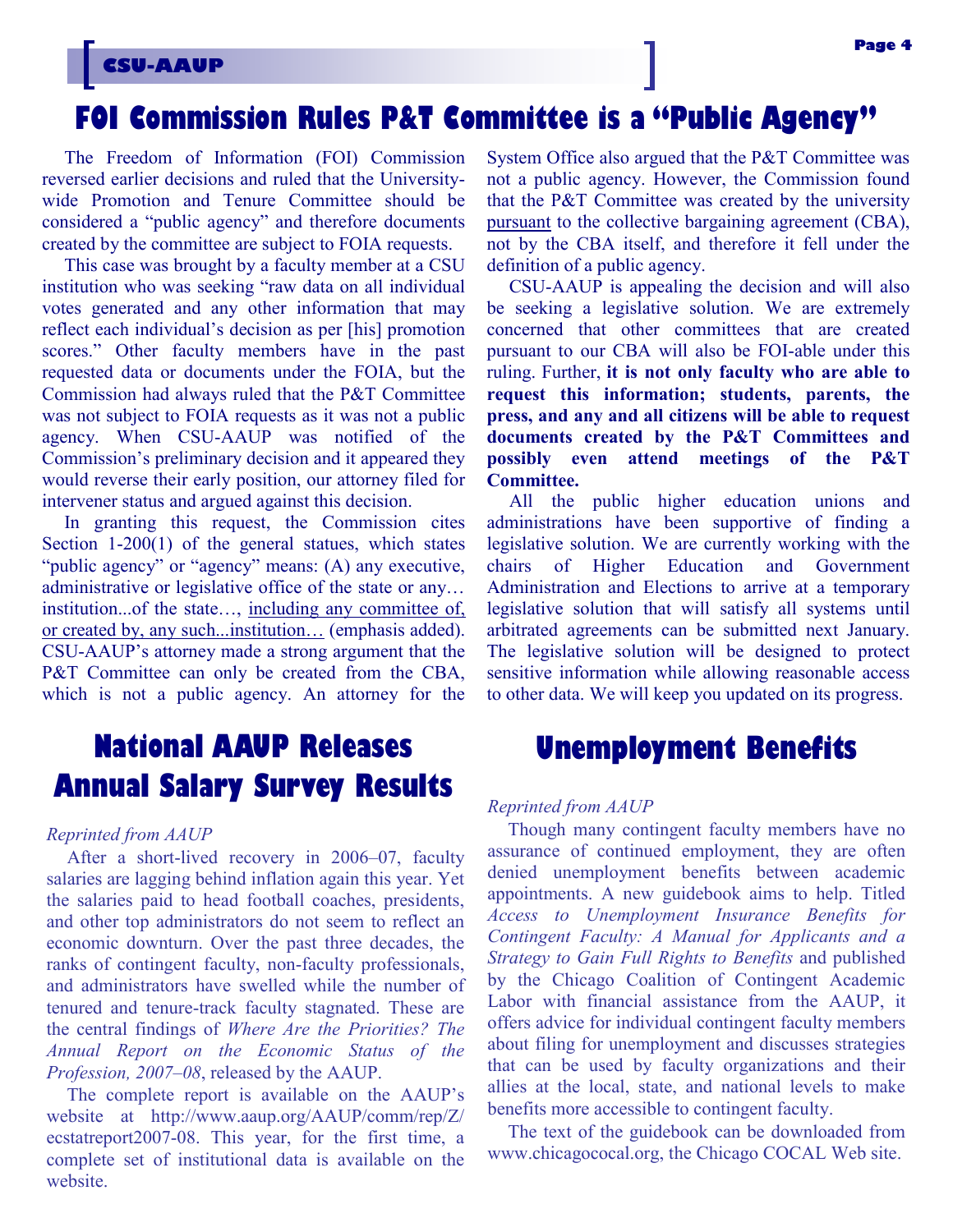# **State Conf. Spring Meeting**

Please join CSU-AAUP at the Connecticut State Conference AAUP Spring Meeting and Dinner on May 8 at the Yale Graduate Club in New Haven. The panel discussion will be "*The Big Chill? The War on Terror and the University*", presented by Jocelyn Boryczka (Fairfield University), Terrence Dwyer (Western Connecituct State University), and Scott Plous (Wesleyan University).

The panelists have interesting and varied backgrounds. Dr. Boryczka is an assistant professor of politics at Fairfield University. Dr. Boryczka has gained numerous recognitions from peers and national associations for her research on women and morality. Her dissertation, "Guardians of Morality: A Conceptual History of Virtue in Relationship to Women and Moral and Political Discourse in American Democracy," is a conceptual history of how Americans - primarily males - have discussed, determined, and judged what defines a woman's virtue, from the Puritan period to the present.

Terrence P. Dwyer is an Assistant Professor in the Justice and Law Administration Department at Western Connecticut State University (WCSU) and an attorney in private practice. Prior to being hired at WCSU, Professor Dwyer worked for the New York State Police for 22 years, participating in the Justice Department's nationwide program of interviews and lead investigations in the hours and days after September 11, 2001. He assisted in terror suspect related investigations and conducted investigations into document and immigration fraud, passport and visa fraud, working with the FBI, the U.S. Secret Service, the State Department Office of Security and Investigations and the New York Office of the Joint Terrorist Task Force (JTTF).

Scott Plous is a professor of psychology at Wesleyan University and a former recipient of the MacArthur Foundation Fellowship in International Peace and Security. Dr. Plous' interests are in international security and counter-terrorism; prejudice, stereotyping, and discrimination; judgment and decision making; the human use of animals and the environment; and interactive web-based methods of conducting research. He also serves as the webmaster for nine Internet sites that collectively have received more than 125 million page views, including www.IraqTheVote.org.

For more details about the event, please see the box to the right.

# **Council Meeting**

At its March 27 meeting, the CSU-AAUP Council:

- Received a legislative update on the budget and funding for additional full-time faculty from a representative from the lobbying firm of Betty Gallo & Company.
- Discussed a recent FOI decision and authorized funding to appeal the ruling.
- Approved seeking intervener status and/or represent a Faculty Senate in a FOI request.
- Announced a Memo of Understanding has been reached at National AAUP, including more details about staffing and financial issues related to reorganization.
- Discussed developments relating to FOI requests from the website www.pickaprof.com.
- Approved funding to co-sponsor CSUS Day at the Capitol on April 17.
- Was informed that SEBAC Attorney Dan Livingston is still negotiating retiree healthcare for part-time faculty teaching nine or more load credits between all the state institutions. Discussions also continue on the issue of one-time only enrollment in pension plans.

CT State Conference-AAUP Spring Meeting:

### *"The Big Chill? The War On Terror And The University."*  Panelists:

*Jocelyn Boryczka, Fairfield University*

*Terrence Dwyer, Western CT State University Scott Plous, Wesleyan University* 

> May 8, 2008 Yale Graduate Club 155 Elm Street, New Haven 6:00-9:00pm

CSU-AAUP will pay half of the \$30 cost towards attending for both you and a guest. Often the local chapters agree to fund the second half of the cost. Call your local AAUP office to sign up or for additional information.